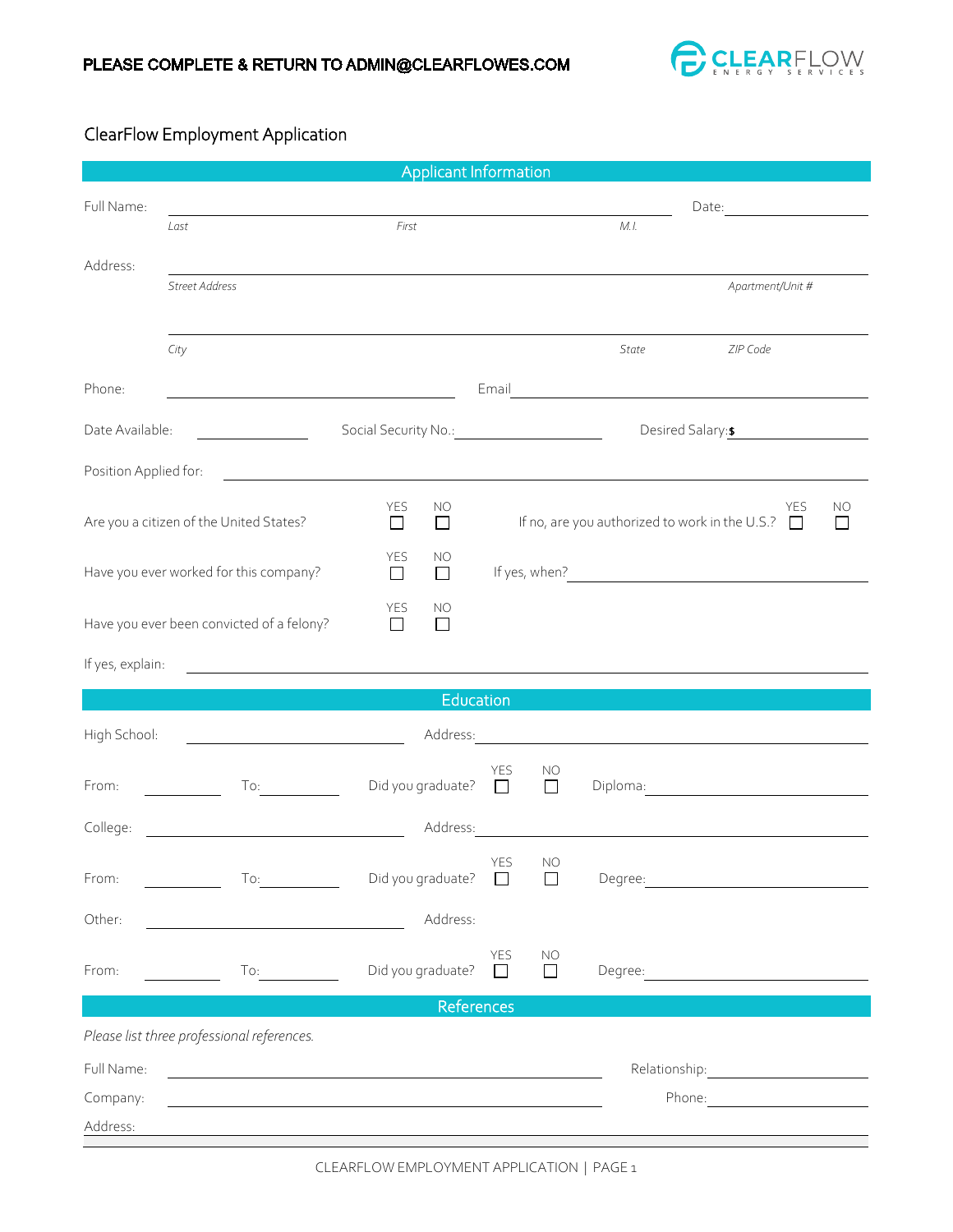## PLEASE COMPLETE & RETURN TO ADMIN@CLEARFLOWES.COM



| Full Name:           |                                                                                                                        |                          |                           |                                                                                                                                                                                                                                                           |
|----------------------|------------------------------------------------------------------------------------------------------------------------|--------------------------|---------------------------|-----------------------------------------------------------------------------------------------------------------------------------------------------------------------------------------------------------------------------------------------------------|
| Company:             |                                                                                                                        |                          |                           |                                                                                                                                                                                                                                                           |
| Address:             |                                                                                                                        |                          |                           |                                                                                                                                                                                                                                                           |
| Full Name:           |                                                                                                                        |                          |                           |                                                                                                                                                                                                                                                           |
| Company:             |                                                                                                                        |                          |                           |                                                                                                                                                                                                                                                           |
| Address:             |                                                                                                                        |                          |                           |                                                                                                                                                                                                                                                           |
|                      |                                                                                                                        | Previous Employment      |                           |                                                                                                                                                                                                                                                           |
| Company:             |                                                                                                                        |                          |                           |                                                                                                                                                                                                                                                           |
| Address:             |                                                                                                                        |                          |                           |                                                                                                                                                                                                                                                           |
| Job Title:           | <u> 1989 - Johann Stoff, deutscher Stoffen und der Stoffen und der Stoffen und der Stoffen und der Stoffen und der</u> | Starting Salary: \$      |                           | Ending Salary: \$<br><u>and the state of the state of the state of the state of the state of the state of the state of the state of the state of the state of the state of the state of the state of the state of the state of the state of the state</u> |
| Responsibilities:    | <u> 1989 - Johann Harry Harry Harry Harry Harry Harry Harry Harry Harry Harry Harry Harry Harry Harry Harry Harry</u>  |                          |                           |                                                                                                                                                                                                                                                           |
| From:                |                                                                                                                        | Reason for Leaving: 1999 |                           |                                                                                                                                                                                                                                                           |
|                      |                                                                                                                        | YES                      | <b>NO</b>                 |                                                                                                                                                                                                                                                           |
|                      | May we contact your previous supervisor for a reference?                                                               | $\Box$                   | П                         |                                                                                                                                                                                                                                                           |
|                      |                                                                                                                        |                          |                           |                                                                                                                                                                                                                                                           |
|                      |                                                                                                                        |                          |                           |                                                                                                                                                                                                                                                           |
| Company:<br>Address: | <u> 1989 - Johann Stein, fransk politik (f. 1989)</u>                                                                  |                          |                           |                                                                                                                                                                                                                                                           |
|                      |                                                                                                                        |                          |                           |                                                                                                                                                                                                                                                           |
| Job Title:           |                                                                                                                        | Starting Salary: \$      |                           | Ending Salary: \$                                                                                                                                                                                                                                         |
| Responsibilities:    |                                                                                                                        |                          |                           |                                                                                                                                                                                                                                                           |
| From:                | To:                                                                                                                    |                          |                           | Reason for Leaving: The Manuscript of the Manuscript of the Manuscript of the Manuscript of the Manuscript of                                                                                                                                             |
|                      | May we contact your previous supervisor for a reference?                                                               | <b>YES</b><br>l 1        | <b>NO</b><br>$\mathsf{I}$ |                                                                                                                                                                                                                                                           |
|                      |                                                                                                                        |                          |                           |                                                                                                                                                                                                                                                           |
|                      |                                                                                                                        |                          |                           |                                                                                                                                                                                                                                                           |
| Company:             | and the control of the control of the control of the control of the control of the control of the control of the       |                          |                           | Phone: 2008 2010 2010 2010 2010 2010 2021 2022 2023 2024 2022 2023 2024 2022 2023 2024 2025 2026 2027 2028 20                                                                                                                                             |
| Address:             |                                                                                                                        |                          |                           |                                                                                                                                                                                                                                                           |
| Job Title:           | Starting Salary: \$                                                                                                    |                          |                           | Ending Salary: \$                                                                                                                                                                                                                                         |
| Responsibilities:    |                                                                                                                        |                          |                           |                                                                                                                                                                                                                                                           |
| From:                | To: $\qquad \qquad \qquad$                                                                                             |                          |                           | Reason for Leaving: 2008                                                                                                                                                                                                                                  |
|                      | May we contact your previous supervisor for a reference?                                                               | YES<br>$\Box$            | NO                        |                                                                                                                                                                                                                                                           |

CLEARFLOW EMPLOYMENT APPLICATION | PAGE 2